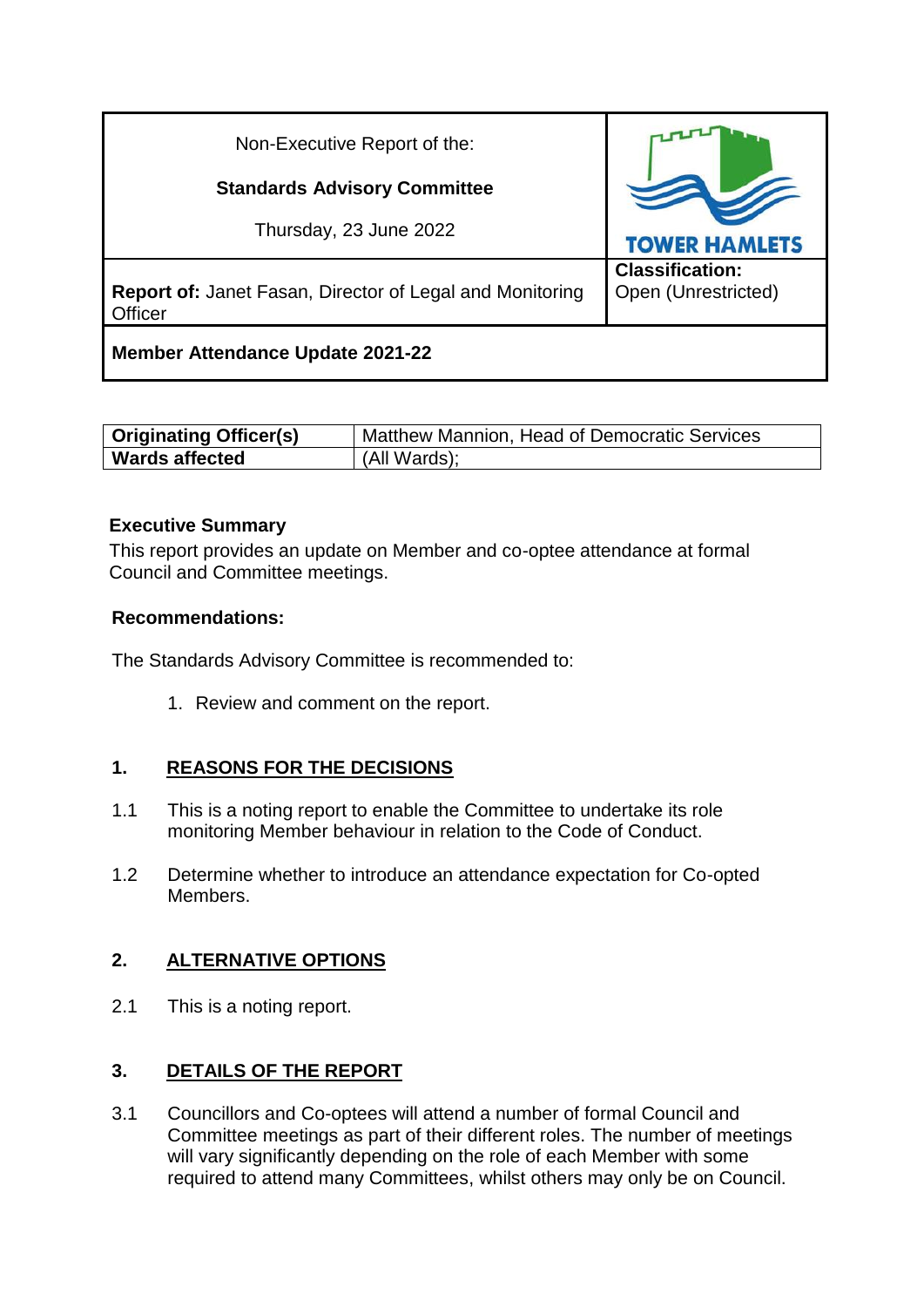- 3.2 Section 85(1) of the Local Government Act 1972 requires a Member of a Local Authority to attend at least one meeting of that Authority within a six month period, in order to avoid being disqualified as a Councillor.
- 3.3 This requirement can be overcome through a report to Council which can agree an extension for one or more Councillors for any appropriate reasons. Over the last year, one such extension has been granted.
- 3.4 Member attendance details are set out in the minutes to the meeting. They are also listed on the website under each meeting as well as being available through individual stats reports for each Councillor/Mayor/Co-optee.
- 3.5 As a result of the introduction of hybrid meetings, new attendance statuses have been set up to indicate someone has joined a meeting remotely. Remote attendance is included in the statistics in Appendix 1 for Committee Members for 2021-22 due to the impact of Covid but it should be noted that joining virtually does not qualify as formal attendance and they would not have been able to vote. It is proposed to split virtual attendance out in this summary appendix for 2022-23 when Covid will no longer be a factor.
- 3.6 A number of status indicators are used in relation to Member attendance.:
	- Expected the Member is expected to attend this meeting (usually a meeting which has not yet taken place)
	- $\bullet$  Present as Expected the Member attended the meeting
	- $\bullet$  Present as Expected, virtual the Member attended the meeting virtually
	- Present as Substitute the Member attended as a substitute for the regular attendee
	- $\bullet$  In Attendance the Member has attended a meeting where they are not on the Committee itself. This could be to give evidence/make a submission or simply to observe.
	- $\bullet$  In Attendance, virtually the Member has attended virtually a meeting where they are not on the Committee itself. This could be to give evidence/make a submission or simply to observe.
	- Apologies apologies for absence were received on behalf of the Member either in advance or at the meeting
	- Absent the Member did not attend and no apologies were received

## **Attendance Recording 2021-22**

- 3.7 The appendices attached to this report set out the summary attendance of councillors and co-optees (Appendix 1) and more detailed analysis (Appendix 2) for the period May 2021 to May 2022. The data reflects how many times individuals have been expected and on how many of those occasions they have been present (this is also expressed as a percentage). This period was chosen as it fits with the normal municipal year of a local authority.
- 3.8 Throughout this period the Local Authorities and Police and Crime Panels (Coronavirus) (Flexibility of Local Authority and Police and Crime Panel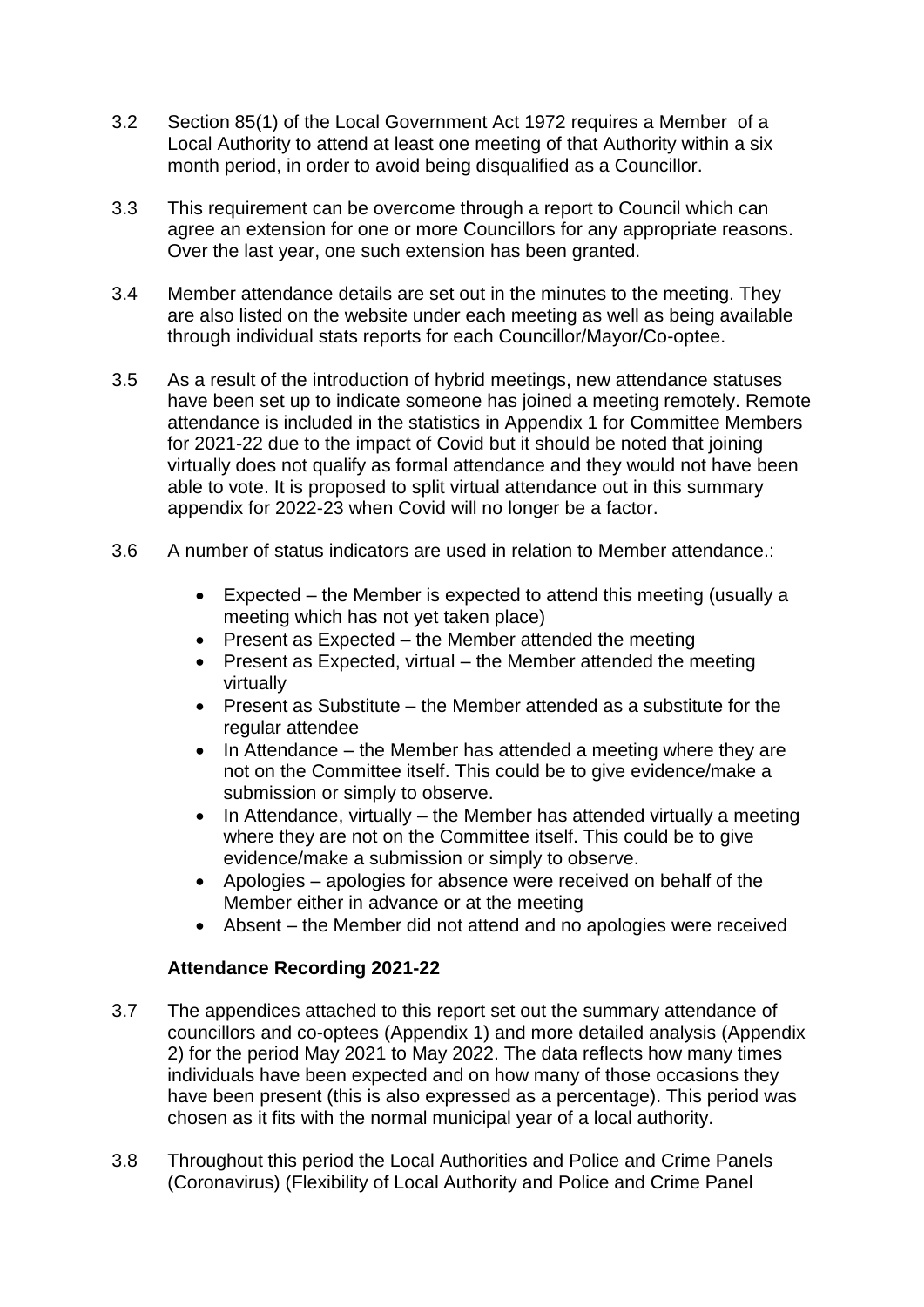Meetings) (England and Wales) Regulations 2020 were no longer in operation having expired on 7 May 2021. The Regulations had effectively allowed a committee member to be considered present without being physically present, as long as they could hear and be heard.

3.9 For the 2021-22 municipal year meetings at LBTH were held in 'hybrid' form. In this form, members of committees can participate remotely in a committee meeting but cannot be considered present (so for example they do not count towards quorum requirements and they cannot vote). Whilst both physical and remote committee members may play a full and active role in any given meeting, only those in physical attendance were able to vote and the different attendance types were noted in the minutes of the meeting.

#### Co-optee Attendance

- 3.10 It has been noted that, whilst it is expected that Co-opted Members should attend all meetings of their Committees, there are no expectations set out. The Committee are asked to consider whether they would like to formally consult the other Committees that contain Co-opted Members to see if they would support an expectation threshold. For example, that where a Co-opted Member fails to attend at least half the meetings of their Committee in a municipal year the Committee review their continuing Membership.
- 3.11 This expectation could be set out in the Code of Conduct, the Constitution or somewhere else appropriate.

## **4. EQUALITIES IMPLICATIONS**

4.1 None specifically arising from this noting report.

## **5. OTHER STATUTORY IMPLICATIONS**

- 5.1 This section of the report is used to highlight further specific statutory implications that are either not covered in the main body of the report or are required to be highlighted to ensure decision makers give them proper consideration. Examples of other implications may be:
	- Best Value Implications,
	- Consultations,
	- Environmental (including air quality),
	- Risk Management,
	- Crime Reduction,
	- Safeguarding.
	- Data Protection / Privacy Impact Assessment.
- 5.2 None specifically arising from this report although monitoring by the Standards Advisory Committee helps ensure statutory rules are being effectively followed.